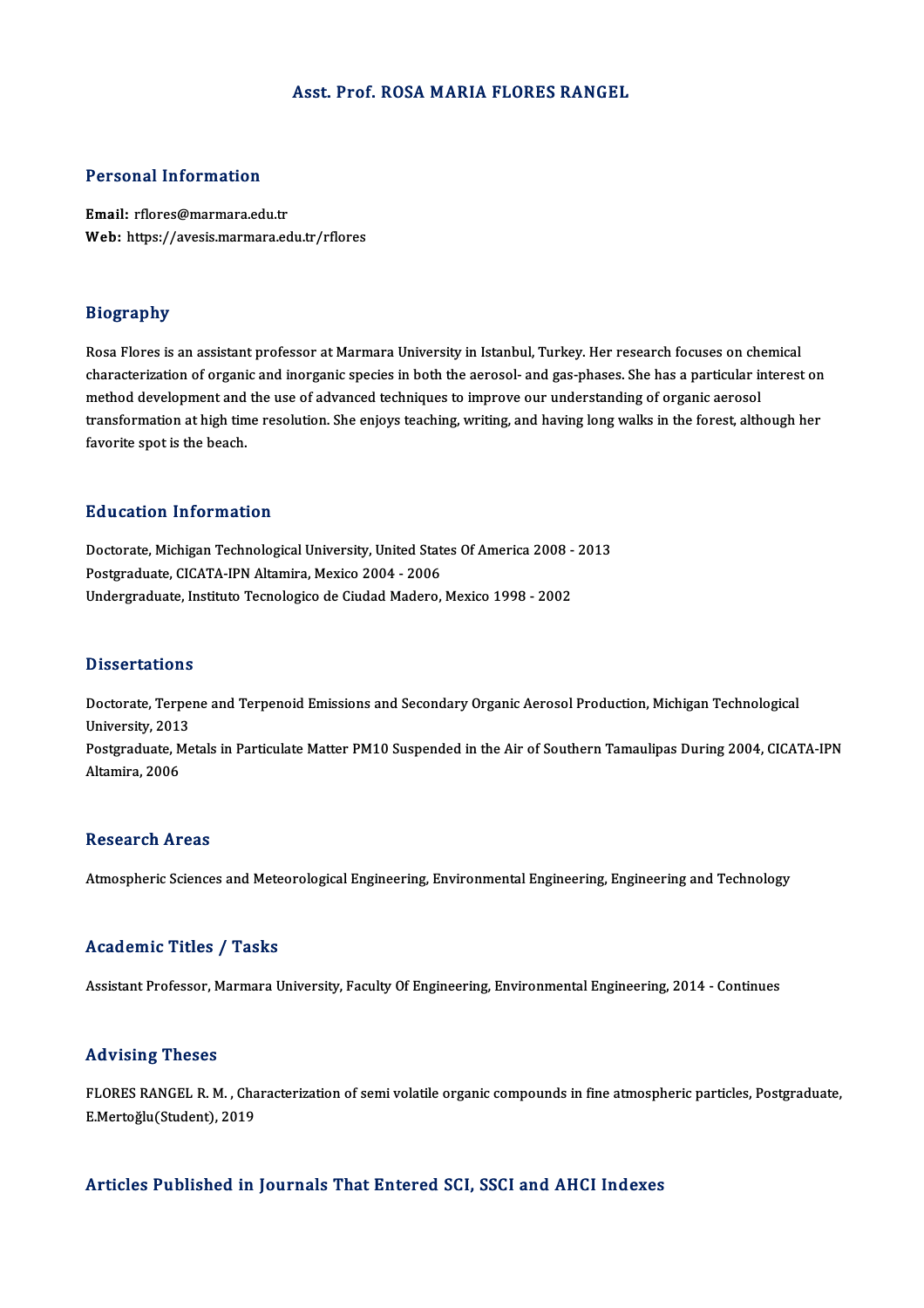| L.    | Distribution and sources of SVOCs in fine and coarse aerosols in the megacity of Istanbul                     |
|-------|---------------------------------------------------------------------------------------------------------------|
|       | FLORES RANGEL R. M., Özdemir H., Ünal A., TAYANÇ M.                                                           |
|       | Atmospheric Research, vol.271, 2022 (Journal Indexed in SCI Expanded)                                         |
| П.    | Chemical characterization of water-soluble ions in highly time-resolved atmospheric fine particles in         |
|       | <b>Istanbul megacity</b>                                                                                      |
|       | Flores Rangel R. M.                                                                                           |
|       | ENVIRONMENTAL POLLUTION (1970), vol.1, no.1, pp.1-3, 2022 (Journal Indexed in SCI Expanded)                   |
| III.  | A holistic approach to the air quality of Konya City, Turkey                                                  |
|       | TAYANÇ M., Sezen İ., Ünal A., FLORES RANGEL R. M., Karanfil S.                                                |
|       | Air Quality, Atmosphere and Health, 2022 (Journal Indexed in SCI)                                             |
| IV.   | Vapor- and aerosol-phase atmospheric organic matter in urban air of the Midwest USA                           |
|       | Flores R. M., Doskey P. V.                                                                                    |
|       | Atmospheric Environment, vol.264, 2021 (Journal Indexed in SCI Expanded)                                      |
| V.    | Characterization and ozone formation potential (OFP) of non-methane hydrocarbons under the                    |
|       | condition of chemical loss in Guangzhou, China                                                                |
|       | Zou Y., Charlesworth E., Wang N., Flores R. M., Liu Q. Q., Li F., Deng T., Deng X. J.                         |
|       | Atmospheric Environment, vol.262, 2021 (Journal Indexed in SCI Expanded)                                      |
| VI.   | Seasonal variation of carbonaceous PM2.5 in an Istanbul traffic site                                          |
|       | Flores R. M., Ozdemir H., AKKOYUNLU B. O., Ünal A., TAYANÇ M.                                                 |
|       | ATMOSPHERIC POLLUTION RESEARCH, vol.11, no.12, pp.2110-2118, 2020 (Journal Indexed in SCI)                    |
| VII.  | Optimization of a thermal desorption-gas chromatography/mass spectrometry method for                          |
|       | characterization of semi-volatile organic compounds in high time resolved PM2.5                               |
|       | FLORES RANGEL R. M., Mertoglu E.                                                                              |
|       | ATMOSPHERIC POLLUTION RESEARCH, vol.11, no.3, pp.619-629, 2020 (Journal Indexed in SCI)                       |
| VIII. | A high-time resolution study of PM2.5, organic carbon, and elemental carbon at an urban traffic site          |
|       | in Istanbul                                                                                                   |
|       | FLORES RANGEL R. M., Mertoglu E., ÖZDEMİR H., AKKOYUNLU B. O., Demir G., Ünal A., TAYANÇ M.                   |
|       | ATMOSPHERIC ENVIRONMENT, vol.223, 2020 (Journal Indexed in SCI)                                               |
| IX.   | The effect of mineral dust transport on PM10 concentrations and physical properties in Istanbul               |
|       | during 2007-2014                                                                                              |
|       | Flores R. M., Kaya N., Eser O., Saltan S.                                                                     |
|       | ATMOSPHERIC RESEARCH, vol.197, pp.342-355, 2017 (Journal Indexed in SCI)                                      |
| Χ.    | Sources of trace metals in PM10 from a petrochemical industrial complex in Northern Mexico                    |
|       | Rodriguez-Espinosa P. F., Flores-Rangel R. M., Mugica-Alvarez V., Morales-Garcia S. S.                        |
|       | AIR QUALITY ATMOSPHERE AND HEALTH, vol.10, no.1, pp.69-84, 2017 (Journal Indexed in SCI)                      |
| XI.   | Evaluation of multistep derivatization methods for identification and quantification of oxygenated            |
|       | species in organic aerosol                                                                                    |
|       | FLORES RANGEL R. M., Doskey P. V.                                                                             |
|       | Journal Of Chromatography A, vol.1418, pp.1-11, 2015 (Journal Indexed in SCI Expanded)                        |
| XII.  | Temporal variation of PM10 and metal concentrations in Tampico Mexico                                         |
|       | FLORES RANGEL R. M., RodrguezEspinosa P., Montes de Oca J., Mugica V., OrtizRomero M., Navarrete M., Dorantes |
|       | H., Morales S.                                                                                                |
|       | Air Quality Atmosphere and Health, vol.8, pp.367-378, 2015 (Journal Indexed in SCI Expanded)                  |
| XIII. | Estimating terpene and terpenoid emissions from conifer oleoresin composition                                 |
|       | FLORES RANGEL R. M., Doskey P. V.                                                                             |
|       | Atmospheric Environment, vol.113, pp.32-40, 2015 (Journal Indexed in SCI Expanded)                            |
| XIV.  | Using multidimensional gas chromatography to group secondary organic aerosol species by                       |
|       | functionality                                                                                                 |
|       | FLORES RANGEL R. M., Doskey P. V.                                                                             |
|       | Atmospheric Environment, vol.96, pp.310-321, 2014 (Journal Indexed in SCI Expanded)                           |
| XV.   | Metal Content in Air Samples Collected in an Urban Zone in Tampico México A First Survey                      |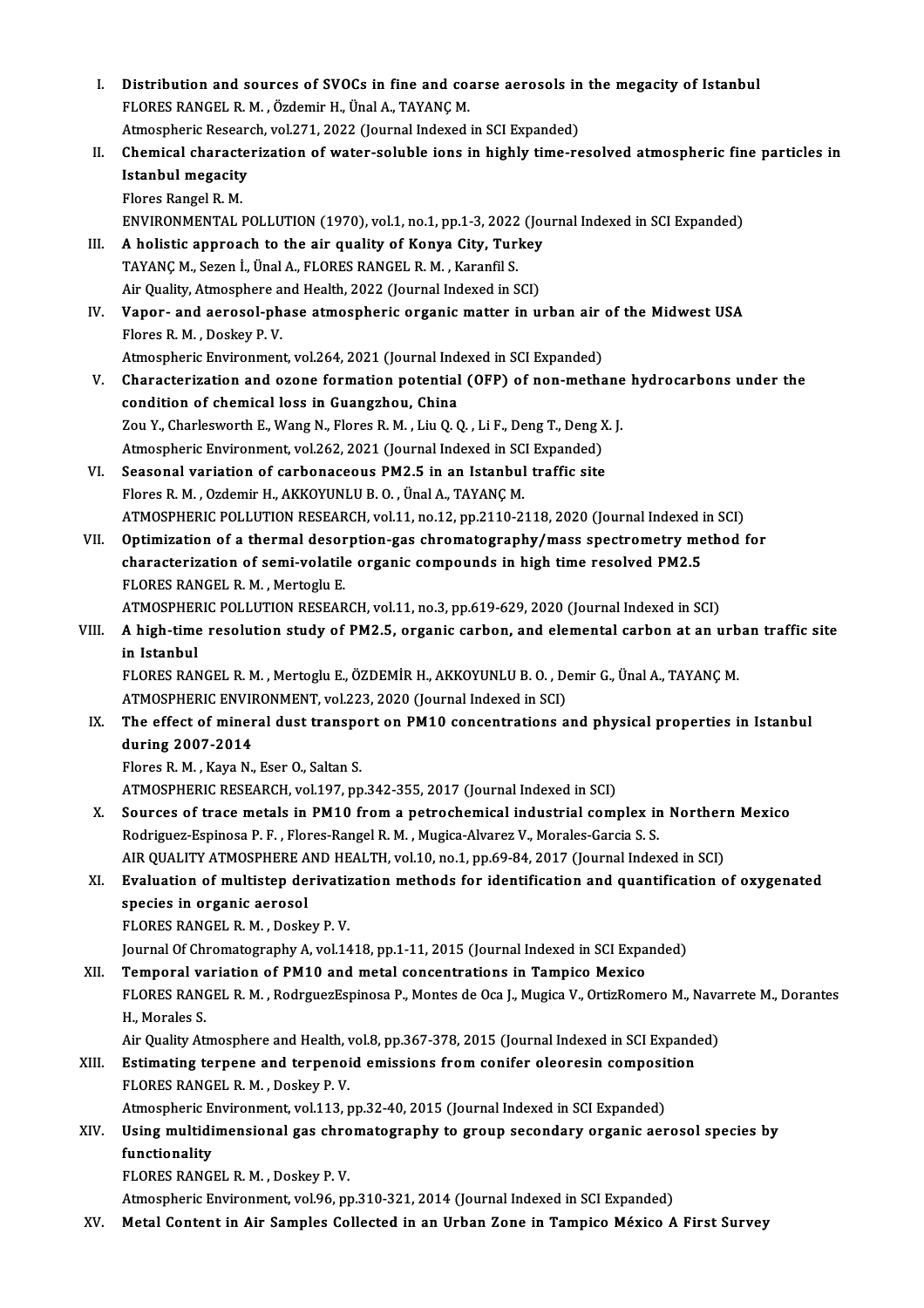FLORES RANGEL R. M. , Rodriguez P., Montes de Oca J., Mugica V., OrtizRomeroVargas E., NavarreteLopez M.,<br>Hester D. FLORES R<br>Hector D.<br>Human Al FLORES RANGEL R. M. , Rodriguez P., Montes de Oca J., Mugica V., OrtizRomeroVargas E., NavarreteLope<br>Hector D.<br>Human And Ecological Risk Assessment, vol.13, pp.1359-1372, 2007 (Journal Indexed in SCI Expanded)

Human And Ecological Risk Assessment, vol.13, pp.1359-1372, 2007 (Journal Indexed in SCI Expanded)<br>Articles Published in Other Journals

- I. General Assessment of PM10 And SO2 in Ağri XIII TU SHISHING THE SHISH JOURNALIS<br>General Assessment of PM10 And SO2 in Ağri<br>KARA Y., ÇİVİCİ M., KARTUM U., FLORES RANGEL R. M.<br>International Journal of Advances in Engineering and I International Journal of Advances in Engineering and Pure Sciences, vol.34, pp.1-2, 2022 (International Refereed University Journal) KARA Y., ÇİVİCİ M., I<br>International Journa<br>University Journal)<br>Bonresentation o International Journal of Advances in Engineering and Pure Sciences, vol.34, pp.1-2, 2022 (International<br>University Journal)<br>II. Representation of the Diurnal Distribution of Organic Aerosol by Multidimensional Liquid<br>Chrom
- University Journal)<br>Representation of the Diu<br>Chromatography Systems<br>Mettegly E. Flares Bangel B. Representation of the Diurn<br>Chromatography Systems<br>Mertoglu E., Flores Rangel R. M.<br>International Journal of Advance Chromatography Systems<br>Mertoglu E., Flores Rangel R. M.<br>International Journal of Advances in Engineering and Pure Sciences, vol.33, no.2, pp.277-286, 2021 (International

Mertoglu E., Flores Rangel R.<br>International Journal of Adva<br>Refereed University Journal)

# Refereed University Journal)<br>Refereed Congress / Symposium Publications in Proceedings

- efereed Congress / Symposium Publications in Proceedings<br>I. Evaluation of Multidimensional Liquid Chromatography Systems to Model Separation and Evolution<br>of Organic Aerosel in the Atmosphere **Evaluation of Multidimensional Liquid<br>Evaluation of Multidimensional Liquid<br>FLORES PANCEL B M** Evaluation of Multid<br>of Organic Aerosol i<br>FLORES RANGEL R.M.<br>2 International Enviror of Organic Aerosol in the Atmosphere<br>FLORES RANGEL R. M.<br>2.International Environmental Chemistry Congress, 31 October - 03 November 2019, pp.22 FLORES RANGEL R. M.<br>2.International Environmental Chemistry Congress, 31 October - 03 November 2019<br>II. Ion composition of the daily PM10 samples collected at Kirklareli Turkey<br>Cotin B. Solin E. H. Cicoreli M. E. OBUC H. N
- Çetin B., Saka E. H. , Cicerali M. F. , ORUÇ H. N. , FLORES RANGEL R. M. , AKKOYUNLU B. O. , TAYANÇ M.<br>18th World Clean Air Congress, 23 27 September 2019, pp.72 18th Composition of the daily PM10 samples collected at 1<br>18th B., Saka E. H. , Cicerali M. F. , ORUÇ H. N. , FLORES RANGEL<br>18th World Clean Air Congress, 23 - 27 September 2019, pp.72<br>1. STUDY OF METALIC COMPOSITION IN TH Cetin B., Saka E. H., Cicerali M. F., ORUC H. N., FLORES RANGEL R. M., AKKOYUNLU B. O., TAYANC M.<br>18th World Clean Air Congress, 23 - 27 September 2019, pp.72<br>III. A STUDY OF METALIC COMPOSITION IN THE DAILY PM2.5 SAMPLES
- N ORUÇ H., ÖZDEMİR H., FLORES RANGEL R. M. , SEZEN İ., AKKOYUNLU B. O. , DEMİR G., ÜNAL A., TAYANÇ M.<br>18th WORLD CLEAN AIR CONGRESS 2019, 23 27 September 2019 A STUDY OF METALIC COMPOSITION IN THE DAILY PM2.5 SA<br>N ORUÇ H., ÖZDEMİR H., FLORES RANGEL R. M. , SEZEN İ., AKKOYUN<br>18th WORLD CLEAN AIR CONGRESS 2019, 23 - 27 September 2019<br>Secondality of PM 3 5 and its exsanis frastion N ORUÇ H., ÖZDEMİR H., FLORES RANGEL R. M., SEZEN İ., AKKOYUNLU B. O., DEMİR G., ÜNAI<br>18th WORLD CLEAN AIR CONGRESS 2019, 23 - 27 September 2019<br>IV. Seasonality of PM 2.5 and its organic fraction in a traffic site in Besik
- 18th WORLD CLEAN AIR CONGRESS 2019, 23 27 September 2019<br>Seasonality of PM 2.5 and its organic fraction in a traffic site in Besiktas, Istanbul<br>FLORES RANGEL R. M. , MERTOĞLU E., ÖZDEMİR H., AKKOYUNLU B. O. , ÜNAL A., TA Seasonality of PM 2.5 and its organic fraction in a traffi<br>FLORES RANGEL R. M. , MERTOĞLU E., ÖZDEMİR H., AKKOYUNI<br>18th World Clean Air Congress 2019, 23 - 27 September 2019<br>Diurnal and seasonal variations of nrimery and s FLORES RANGEL R. M. , MERTOĞLU E., ÖZDEMİR H., AKKOYUNLU B. O. , ÜNAL A., TAYANÇ M.<br>18th World Clean Air Congress 2019, 23 - 27 September 2019<br>V. Diurnal and seasonal variations of primary and secondary organic carbon
- 18th Wor<br>Diurnal<br>Istanbul<br>ELOPES E Diurnal and seasonal variations of primary and secondary organic carbon at an urban traffic si<br>Istanbul<br>FLORES RANGEL R. M. , Mertoglu E., Pursa A., Özdemir H., AKKOYUNLU B. O. , DEMİR G., ÜNAL A., TAYANÇ M.<br>European Cooph

I<mark>stanbul</mark><br>FLORES RANGEL R. M. , Mertoglu E., Pursa A., Özdemir H., AKKOYUNLU E<br>European Geophysical Union General Assembly 2019, 7 - 12 April 2019<br>DISTRIRUTION OF SVOCS IN FINE AND COARSE RARTICULATE M FLORES RANGEL R. M. , Mertoglu E., Pursa A., Özdemir H., AKKOYUNLU B. O. , DEMİR G., ÜNAL A., TAYANÇ M.<br>European Geophysical Union General Assembly 2019, 7 - 12 April 2019<br>VI. DISTRIBUTION OF SVOCS IN FINE AND COARSE PARTI

European Geophysical Union<br>DISTRIBUTION OF SVOC:<br>MEGACITY OF ISTANBU<br>ELOPES PANCEL P. M. ÖTG DISTRIBUTION OF SVOCS IN FINE AND COARSE PARTICULATE MATT<br>MEGACITY OF ISTANBU<br>FLORES RANGEL R. M. , Özdemir H., AKKOYUNLU B. O. , ÜNAL A., TAYANÇ M.<br>19th World Clean Air Congress, Istanbul Turkey, 22, 27 Sentember 2019, 22 MEGACITY OF ISTANBU<br>18th World Clean Air, Özdemir H., AKKOYUNLU B. O. , ÜNAL A., TAYANÇ M.<br>18th World Clean Air Congress, Istanbul, Turkey, 23-27 September 2019, 23 September - 27 January 2019

- VII. Study of Particulate Matter in Kırklareli, Turkey with Meteorological Factors 18th World Clean Air Congress, Istanbul, Turkey, 23-27 September 2019, 23 Septembe<br>Study of Particulate Matter in Kırklareli, Turkey with Meteorological Factors<br>FLORES RANGEL R. M. , özdemir h., AKKOYUNLU B. O. , DEMİR G., Study of Particulate Matter in Kırklareli, Turkey with Mete<br>FLORES RANGEL R. M., özdemir h., AKKOYUNLU B. O., DEMİR G., İ<br>10th Better Air Quality Conference 2018, 14 - 16 November 2018<br>PM 2 E Anglysis and the Determination
- 10th Better Air Quality Conference 2018, 14 16 November 2018<br>VIII. PM 2.5 Analysis and the Determination of PAH Constituents at a Densely Populated Area of Istanbul 10th Better Air Quality Conference 2018, 14 - 16 November 2018<br>**PM 2.5 Analysis and the Determination of PAH Constituents at a Densely Po**<br>FLORES RANGEL R. M. , özdemir h., AKKOYUNLU B. O. , DEMİR G., ÜNAL A., TAYANÇ M.<br>10 PM 2.5 Analysis and the Determination of PAH Constituent<br>FLORES RANGEL R. M., özdemir h., AKKOYUNLU B. O., DEMİR G., İ<br>10th Better Air Quality Conference 2018, 14 - 16 November 2018<br>PM2 E. Analysis and the Determination of FLORES RANGEL R. M., özdemir h., AKKOYUNLU B. O., DEMİR G., ÜNAL A., TAYANÇ M.<br>10th Better Air Quality Conference 2018, 14 - 16 November 2018<br>IX. PM2.5 Analysis and the Determination of PAH Constitutents at a Densely Popul
	- 10th Better Air Quality Conference 2018, 14 16 November 2018<br>PM2.5 Analysis and the Determination of PAH Constitutents at a Densely Popu<br>FLORES RANGEL R. M. , ÖZDEMİR H., AKKOYUNLU B. O. , DEMİR G., ÜNAL A., TAYANÇ M.<br>10 PM2.5 Analysis and the Determination of PAH Constitutent<br>FLORES RANGEL R. M., ÖZDEMİR H., AKKOYUNLU B. O., DEMİR G.<br>10th Better Air Quality Conference 2018, 14 - 16 November 2018<br>Characterization of Somi Volatile Organis C FLORES RANGEL R. M. , ÖZDEMİR H., AKKOYUNLU B. O. , DEMİR G., ÜNAL A., TAYANÇ M.<br>10th Better Air Quality Conference 2018, 14 - 16 November 2018<br>X. Characterization of Semi-Volatile Organic Compounds in Fine Atmospheric Par
	-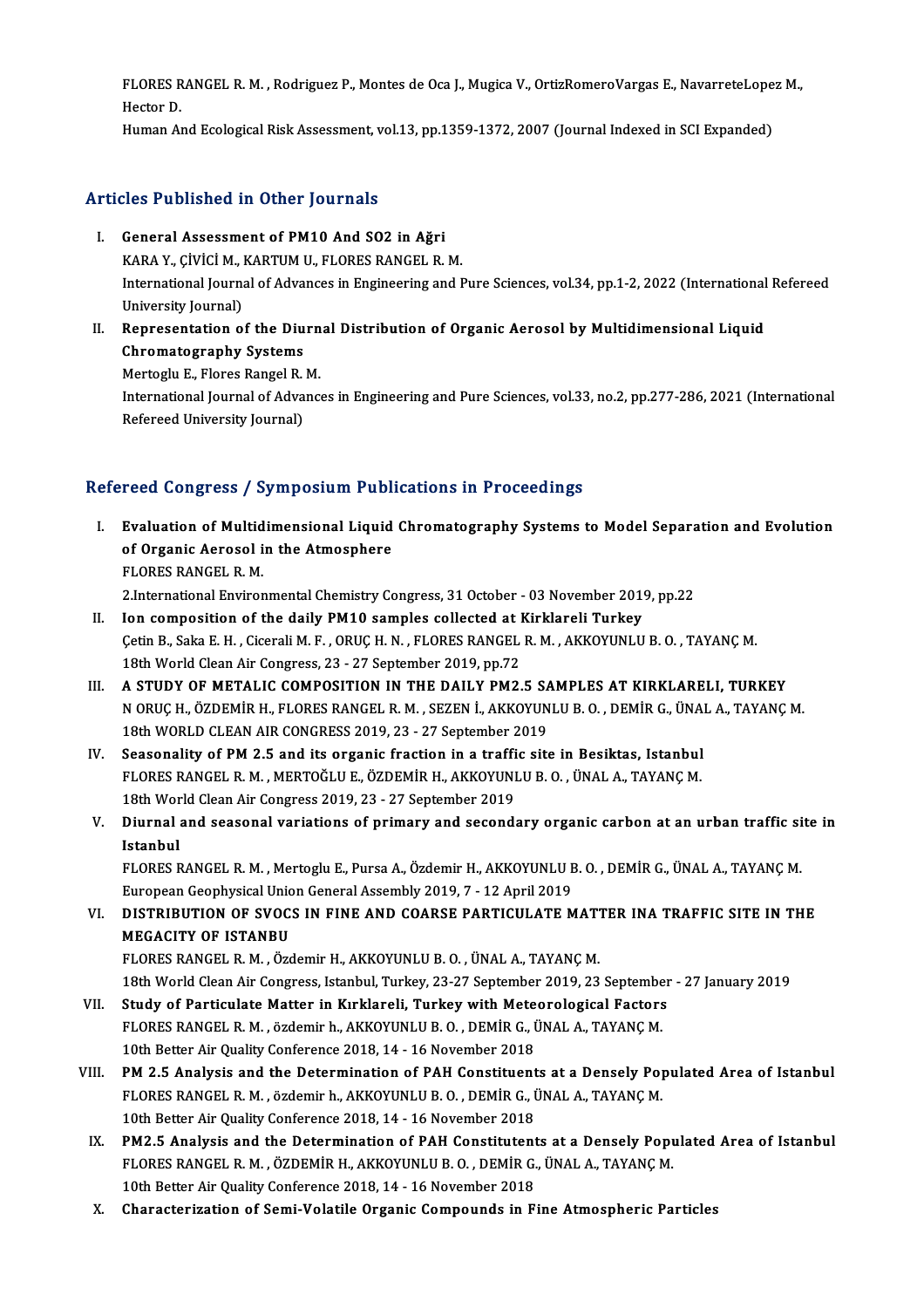Mertoglu E., FLORES RANGEL R. M. , Pursa A., Özdemir H., AKKOYUNLU B. O. , DEMİR G., ÜNAL A., TAYANÇ M.<br>2rd International Mediterranean Science and Engineering Congress 24, 26 Osteber 2019. Mertoglu E., FLORES RANGEL R. M. , Pursa A., Özdemir H., AKKOYUNLU B. O. , DEMİR G., ÜN.<br>3rd International Mediterranean Science and Engineering Congress, 24 - 26 October 2018<br>Diurnal Variation of Sami Valatile Oxsania Com Mertoglu E., FLORES RANGEL R. M. , Pursa A., Özdemir H., AKKOYUNLU B. O. , DEMİR G., ÜNAL A., TAYANÇ M.<br>3rd International Mediterranean Science and Engineering Congress, 24 - 26 October 2018<br>XI. Diurnal Variation of Semi-V 3rd International Mediterranean Science and Engineering Congress, 24 - 26 October 2018<br>XI. Diurnal Variation of Semi-Volatile Organic Compounds associated to PM2.5 in a traffic-influenced<br>area in Istanbul Diurnal Variation of Semi-Volatile Organic Compounds associated to PM2.5 in a traffic-influence<br>area in Istanbul<br>FLORES RANGEL R. M. , Nafile Y., Mertoglu E., Özdemir H., AKKOYUNLU B. O. , DEMİR G., ÜNAL A., TAYANÇ M.<br>Euro area in Istanbul<br>FLORES RANGEL R. M. , Nafile Y., Mertoglu E., Özdemir H., AKKOYUNLU B<br>European Geophysical Union General Assembly 2018, 8 - 13 April 2018<br>EVALUATION OF A THERMAL DESORRTION METHOD EOR COMPI FLORES RANGEL R. M. , Nafile Y., Mertoglu E., Özdemir H., AKKOYUNLU B. O. , DEMİR G., ÜNAL A., TAYANÇ |<br>European Geophysical Union General Assembly 2018, 8 - 13 April 2018<br>XII. EVALUATION OF A THERMAL DESORPTION METHOD European Geophysical<br>EVALUATION OF A TI<br>ORGANIC AEROSOLS<br>CÖKAE ELOPES BAN EVALUATION OF A THERMAL DESORPTION METHOD FOR COMPLETE CHARACTERIZATION<br>ORGANIC AEROSOLS<br>GÖK A. E. , FLORES RANGEL R. M. , ÖZDEMİR H., AKKOYUNLU B. O. , DEMİR G., ÜNAL A., TAYANÇ M.<br><sup>9th</sup> Atmograpic Sciences Symnosium 1, 0 ORGANIC AEROSOLS<br>GÖK A. E. , FLORES RANGEL R. M. , ÖZDEMİR H., AKKOYUNLU B. O. , DEMİR G., ÜNAL A., TAYANÇ M.<br>8th Atmospheric Sciences Symposium, 1 - 04 November 2017 GÖK A. E. , FLORES RANGEL R. M. , ÖZDEMİR H., AKKOYUNLU B. O. , DEMİR G., ÜNAL A., TAYANÇ M.<br>8th Atmospheric Sciences Symposium, 1 - 04 November 2017<br>XIII. Contribution of desert dust transport to daily PM10 concentrat **8th Atr<br>Contri<br>study<br>ELOPE** Contribution of desert dust transport to da<br>study<br>FLORES RANGEL R. M. , Kaya N., Eser O., Saltan S.<br>International worksbon on Middle Fest Dust Sour study<br>FLORES RANGEL R. M. , Kaya N., Eser O., Saltan S.<br>International workshop on Middle East Dust Sources and Impacts, 23 - 25 October 2017<br>Semi volatile Organia Aerosal Composition in High Time Beselved Ambient Air FLORES RANGEL R. M. , Kaya N., Eser O., Saltan S.<br>International workshop on Middle East Dust Sources and Impacts, 23 - 25 October 2017<br>XIV. Semi-volatile Organic Aerosol Composition in High-Time Resolved Ambient Air PM2.5 International worksho<br>Semi-volatile Organi<br>Preliminary Results<br>Cëk A. ELOPES RANCE Semi-volatile Organic Aerosol Composition in High-Time Resolved Ambient /<br>Preliminary Results<br>Gök A., FLORES RANGEL R. M. , ÖZDEMİR H., AKKOYUNLU B. O. , DEMİR G., TAYANÇ M.<br>2nd INTERNATIONAL CONEERENCE ONCIVIL AND ENVIRON Preliminary Results<br>Gök A., FLORES RANGEL R. M. , ÖZDEMİR H., AKKOYUNLU B. O. , DEMİR G., TAYANÇ M.<br>2nd INTERNATIONAL CONFERENCE ONCIVIL AND ENVIRONMENTAL ENGINEERING, 8 - 10 May 2017, pp.2998 Gök A., FLORES RANGEL R. M. , ÖZDEMIR H., AKKOYUNLU B. O. , DEMIR G., TAYANÇ M.<br>2nd INTERNATIONAL CONFERENCE ONCIVIL AND ENVIRONMENTAL ENGINEERING, 8 - 10 M<br>XV. Temporal Variation of PM10 concentration and properties in Is 2nd INTERNATIONAL CONFERENCE ONCIVIL AN<br>Temporal Variation of PM10 concentration<br>FLORES RANGEL R. M., Kaya N., Eser O., Saltan S. Temporal Variation of PM10 concentration and propert<br>FLORES RANGEL R. M. , Kaya N., Eser O., Saltan S.<br>Geophysical Union General Assembly 2017, 23 - 28 April 2017<br>Diurnal Variation of Organic Asrasol in Urban Fast St L FLORES RANGEL R. M. , Kaya N., Eser O., Saltan S.<br>Geophysical Union General Assembly 2017, 23 - 28 April 2017<br>XVI. Diurnal Variation of Organic Aerosol in Urban East St Louis IL<br>ELOPES RANGEL B. M. Dockay B. Geophysical Union General Assembly 2017, 23 - 28 April 2017<br>Diurnal Variation of Organic Aerosol in Urban East St I<br>FLORES RANGEL R. M., Doskey P. Diurnal Variation of Organic Aerosol in Urban East St I<br>FLORES RANGEL R. M. , Doskey P.<br>VII Atmospheric Science Symposium, 28 - 30 April 2015, vol.1<br>My Experience during the Bb D et Michigan Technologi XVII. My Experience during the Ph D at Michigan Technological University<br>FLORES RANGEL R. M. VII Atmospheric Science Symposium, 28 - 30 April 2015, vol 1 My Experience during the Ph D at Michigan Technological University<br>FLORES RANGEL R. M.<br>Invited talk at CIEEMAD-IPN National Polytechnic Institute, Mexico, 10 - 11 September 2013<br>Studies of Air Quality Atmospharis Organis M FLORES RANGEL R. M.<br>Invited talk at CIEEMAD-IPN National Polytechnic Institute, Mexico, 10 - 11 September 2013<br>XVIII. Studies of Air Quality Atmospheric Organic Matter in the Midwestern United States Methods and<br>Measuremen **Invited talk at CII<br>Studies of Air (<br>Measurements<br>ELOPES PANCEL Studies of Air Qualit<br>Measurements<br>FLORES RANGEL R. M.**<br>Invited talk at CUEMAP Measurements<br>FLORES RANGEL R. M.<br>Invited talk at CIIEMAD-IPN National Polythecnic Institute, Mexico, 10 - 11 September 2013 FLORES RANGEL R. M.<br>Invited talk at CIIEMAD-IPN National Polythecnic Institute, Mexico, 10 - 11 September 2013<br>XIX. Managing the complexity of secondary organic aerosol species produced by forest emissions with Invited ta<br>Managir<br>GC 2GC<br>ELOPES I Managing the complexity of secondary of<br>GC 2GC<br>FLORES RANGEL R. M. , Perlinger J., Doskey P.<br>8th Annual ESC (PRC Craduate Besearsh Ferm GC 2GC<br>FLORES RANGEL R. M. , Perlinger J., Doskey P.<br>8th Annual ESC/BRC Graduate Research Forum at Michigan Tech, Turkey, 30 March 2012<br>On Line aunergritigal fluid extrection with goe chromategraphic mass anostrome FLORES RANGEL R. M. , Perlinger J., Doskey P.<br>8th Annual ESC/BRC Graduate Research Forum at Michigan Tech, Turkey, 30 March 2012<br>XX. On Line supercritical fluid extraction with gas chromatographic mass spectrometric analys **8th Annual ESC<br>On Line super<br>Biogenic SOA<br>ELOPES PANCE** FLORES RANGEL R. M., Perlinger J., Doskey P. 7th Annual ESC/BRC Graduate Research Forum at Michigan Tech, Turkey, 25 March 2011 XXI. Estimates of total molecular polarity to evaluate atmospheric evolution of organic aerosol 7th Annual ESC/BRC Graduate Research Forum at Michigan Tech, 7<br>Estimates of total molecular polarity to evaluate atmosphe<br>Perlinger J., Doskey P., FLORES RANGEL R. M. , Zhang B., Murray K.<br>European Coophysical Union 2011 2 Estimates of total molecular polarity to evaluat<br>Perlinger J., Doskey P., FLORES RANGEL R. M. , Zhang<br>European Geophysical Union 2011, 3 - 08 April 2011<br>Supergritical fluid extraction of biogenis SOA in Perlinger J., Doskey P., FLORES RANGEL R. M., Zhang B., Murray K.<br>European Geophysical Union 2011, 3 - 08 April 2011<br>XXII. Supercritical fluid extraction of biogenic SOA in Northern Michigan European Geophysical Union 2011, 3 - 08 Apr.<br>Supercritical fluid extraction of biogenic<br>FLORES RANGEL R. M. , Doskey P., Perlinger J.<br>2010 American Geophysical Union Foll Meetin Supercritical fluid extraction of biogenic SOA in Northern Michig<br>FLORES RANGEL R. M. , Doskey P., Perlinger J.<br>2010 American Geophysical Union Fall Meeting, 13 - 17 December 2010<br>Description of extensis eerosel diagonesis FLORES RANGEL R. M., Doskey P., Perlinger J.<br>2010 American Geophysical Union Fall Meeting, 13 - 17 December 2010<br>XXIII. Description of organic aerosol diagenesis with a GC 2GC retention diagram 2010 American Geophysical Union Fall Meeting, 13 - 17 December 2010<br>Description of organic aerosol diagenesis with a GC 2GC retenti<br>FLORES RANGEL R. M., Zhang B., Murray K.<br>2011 American Geophysical Union Fall Meeting, 5 -Description of organic aerosol diagenesis with a GC 2GC retent<br>FLORES RANGEL R. M. , Zhang B., Murray K.<br>2011 American Geophysical Union Fall Meeting, 5 - 09 December 2010<br>Quantification of ternanes by 1DCC MS and 2DCC TOE FLORES RANGEL R. M., Zhang B., Murray K.<br>2011 American Geophysical Union Fall Meeting, 5 - 09 December .<br>XXIV. Quantification of terpenes by 1DGC MS and 2DGC TOF MS 2011 American Geophysical Union Fall Meetin<br>Quantification of terpenes by 1DGC MS a<br>FLORES RANGEL R. M. , Perlinger J., Doskey P.<br>Eth Annual ESC (PRC Craduate Besearsh Ferw FLORES RANGEL R. M. , Perlinger J., Doskey P.<br>6th Annual ESC/BRC Graduate Research Forum at Michigan Tech, Turkey, 27 - 23 March 2010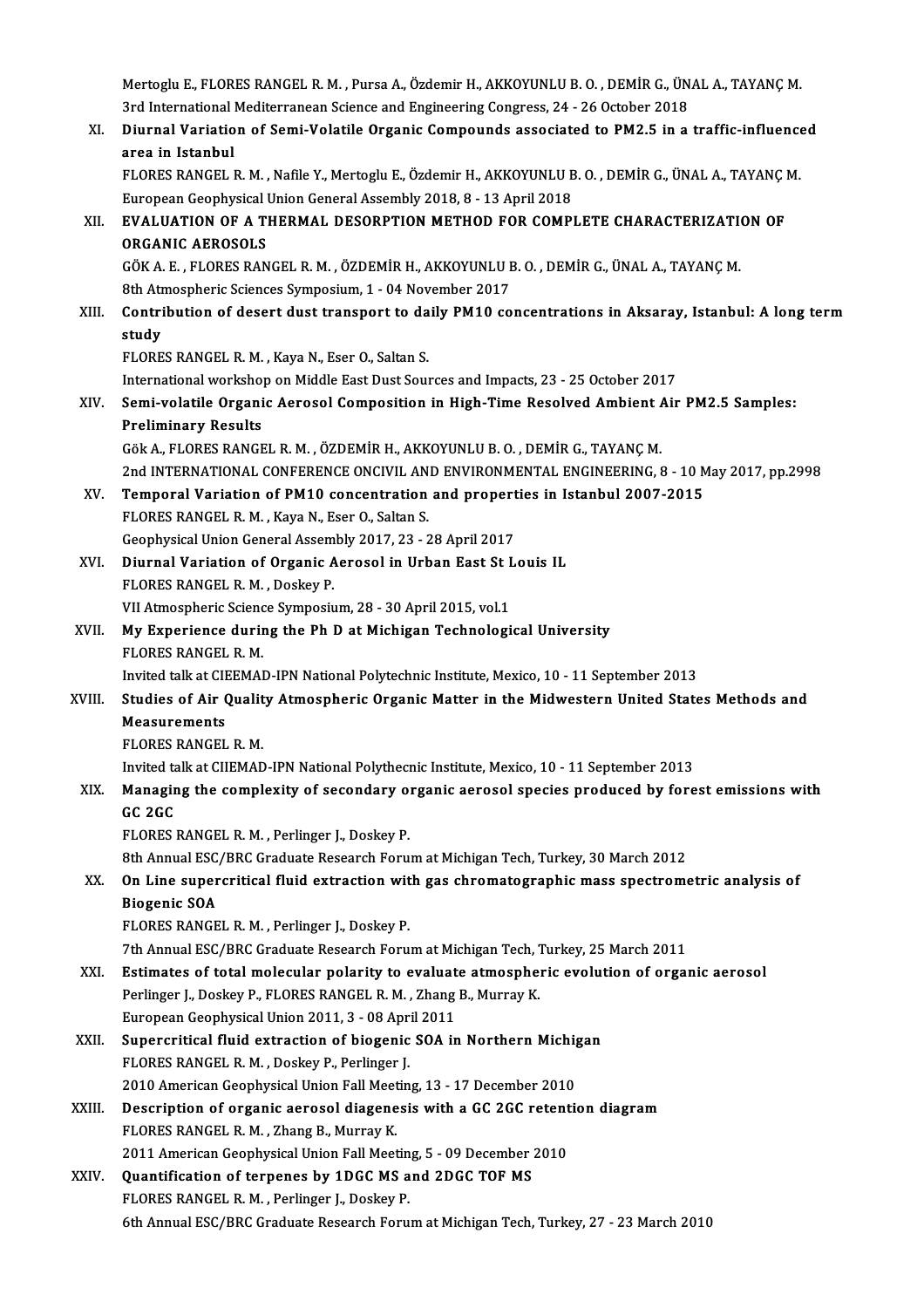| XXV.         | Identification of terpenes and sesquiterpenes by 1DGC MS and 2DGC TOF MS                                         |
|--------------|------------------------------------------------------------------------------------------------------------------|
|              | FLORES RANGEL R. M., Perlinger J., Doskey P.                                                                     |
|              | 2009 American Geophysical Union Fall Meeting, 13 - 17 December 2009                                              |
| XXVI.        | Analysis of Mn Pb and Ni in PM10 in Tampico during 2004                                                          |
|              | FLORES RANGEL R. M.                                                                                              |
|              | II Congreso Nacional Estudiantil de Invesstigacion (II National Conference for Science Students) at CICATA-IPN-  |
|              | Queretaro, Mexico, 17 - 19 October 2007                                                                          |
| XXVII.       | Geographic information system applied to urban aerosols in Altamira Mexico                                       |
|              | FLORES RANGEL R. M., Pedro R., Montes de Oca J., Mugica V., Ortiz E.                                             |
|              | 100th Annual Conference and Exhibition of the Air and Waste Management Association, 26 - 29 June 2007, vol.6     |
| XXVIII.      | Application of receptor models for the identification of metal sources in Tampico Mexico 2007                    |
|              | FLORES RANGEL R. M., Rodriguez P., Montes de OCa J., Mugica V., Ortiz E.                                         |
|              | 2007 American Geophysical Union Spring Meeting, 22 - 25 May 2007                                                 |
| <b>XXIX</b>  | Metal distribution in PM10 during the MILAGRO campaign in Tamaulipas Mexico                                      |
|              | Rodriguez P., FLORES RANGEL R. M., Montes de Oca J., Mugica V., Ortiz E.                                         |
|              | 2nd MILAGRO Science Conference Meeting, 15 - 18 May 2007                                                         |
| XXX.         | Metal Content in Tampico TamaulipasEvaluacion del contenido de metales en PM10 en Tampico                        |
|              | Tamaulipas                                                                                                       |
|              | FLORES RANGEL R. M., Rodriguez P., Montes de Oca J., Mugica V., Ortiz E.                                         |
|              | VI Simposio de Contaminación Atmosférica, 17 - 19 April 2007                                                     |
| XXXI.        | Air Quality Criteria in Tampico Preliminary Results<br><b>FLORES RANGEL R. M.</b>                                |
|              | Simposio Sobre Medio Ambiente en la Zona Conurbada del Sur de Tamaulipas, Mexico, 13 July 2006                   |
| <b>XXXII</b> | Geographic Information System Applied to Urban Aerosols in Altamira Mexico                                       |
|              | Violeta M., Ortiz E., FLORES RANGEL R. M., Rodriguez P., Montes de Oca J.                                        |
|              | 100th Annual Conference and Exhibition of the Air and Waste Management Association, 26 June 2007 - 29 June       |
|              | 2006                                                                                                             |
| XXXIII.      | Metals in PM10 suspended in the atmosphere of Tampico Metales en Material Particulado Menor a                    |
|              | 10 m PM10 Suspendido en la Atmósfera de Tampico                                                                  |
|              | <b>FLORES RANGEL R. M.</b>                                                                                       |
|              | II congreso de Ecotoxicología y Química Ambiental, Puebla, Mexico, 28 April 2006                                 |
| XXXIV.       | Air Quality Criteria Criterios de Calidad del Aire                                                               |
|              | <b>FLORES RANGEL R M</b>                                                                                         |
|              | Invited talk to Asociation of Professionists at National Polytechnic Institute (Asociación de Profesionistas del |
|              | Instituto Politécnico Nacional Tampico, A.C), Mexico, 10 February 2006                                           |
| XXXV.        | Metals in Patticulate matter smaller than 10um in Tampico                                                        |
|              | FLORES RANGEL R. M.                                                                                              |
|              | Invited Talk at Youth Simposium on Environment 2005 (Cumbre Juvenil Ambiental 2005), Mexico, 13 - 14             |
|              | December 2005                                                                                                    |
| <b>XXXVI</b> | Metals in Particulate Matter smaller than 10um PM10 Suspended in the Atmosphere of Tampico                       |
|              | FLORES RANGEL R M                                                                                                |
|              | First National Conference of Science Students, IPN, Mexico, 12 - 14 September 2005                               |
| XXXVII.      | Metals in Sdimented Particulate Matter smaller than 10 um in Tampico                                             |
|              | FLORES RANGEL R M                                                                                                |
|              | II National Conference of Geoscience Engineering, Cd. Madero, Tamps., Mexico, 17 May 2005                        |
|              |                                                                                                                  |

# Supported Projects

Supported Projects<br>Flores Rangel R. M. , TÜBİTAK - AB COST Project, Chemical composition of high-time resolved fine aerosol (PM2.5) in Supported Trojet<br>Flores Rangel R. M. , T<br>Istanbul., 2019 - 2022